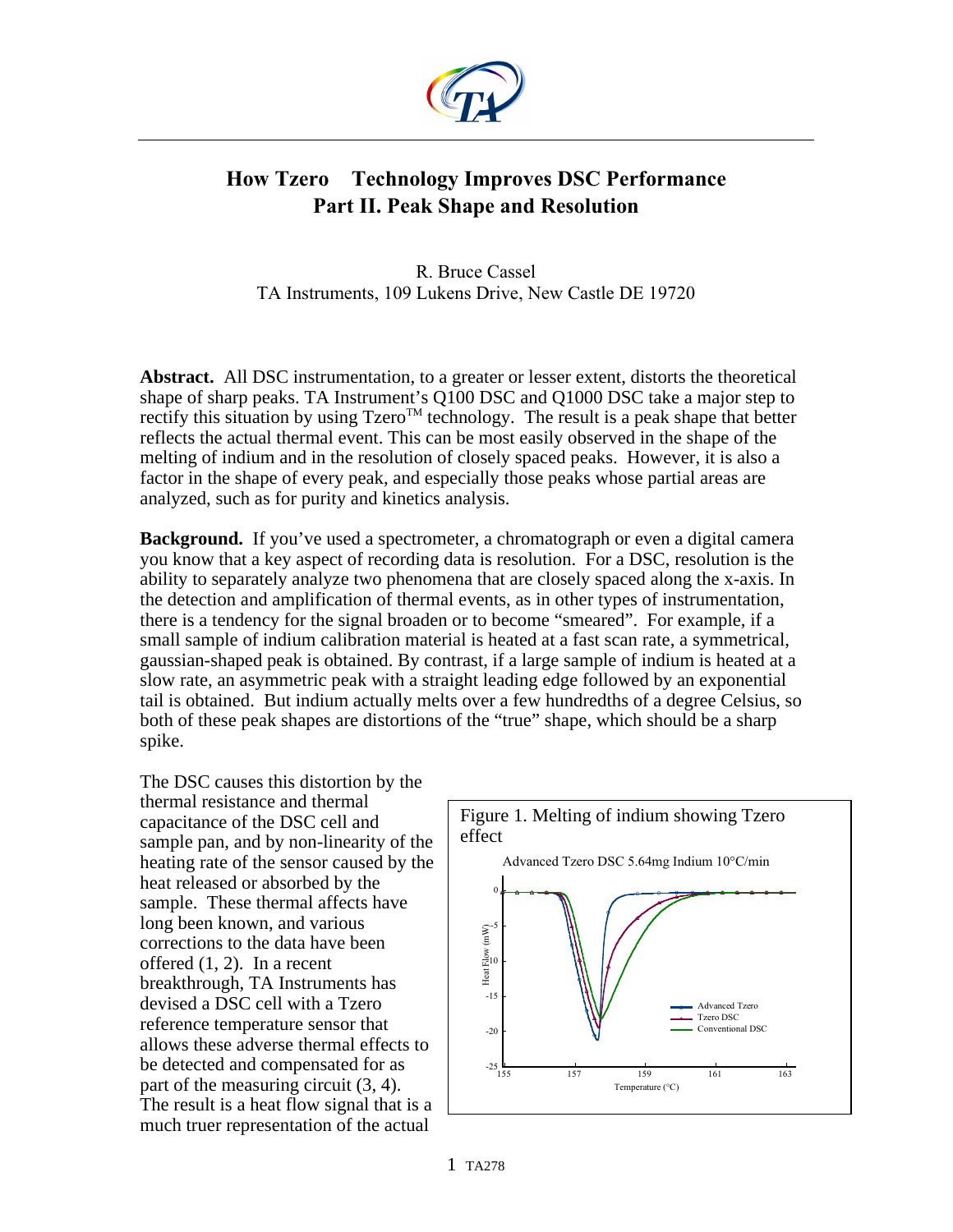heat flow to/from the sample. This results in improved resolution for closely spaced thermal events.

## **EXPERIMENTAL RESULTS**

**Indium.** Figure 1 shows the heat flow data from melting a standard sample of indium. The three curves are actually taken from the same indium run, but they also represent typical outputs of three different technologies. The broadest peak is that of the uncompensated heat flow data, achieved by TA Instruments Q10 DSC. Similar results would be obtained for other high quality heat flux DSC's. The middle curve is that of a DSC employing Tzero<sup>TM</sup> technology, this is included as standard on the Q100 DSC. With DSC the Tzero sensor is used to compensate for the smearing of the heat flow signal due to effects within the DSC cell, including those caused by thermal resistances, capacitances and rate asymmetries. The result is a heat flow signal with a resolution capability better than that of the best previous technology for resolution, namely, power compensation DSC.

The highest and sharpest curve in Figure 1 is that generated by Advanced  $Tzero^{TM}$ technology. In this case the Tzero sensor is used to calibrate and remove not only the smearing effect of the DSC cell on the heat flow signal, but also that of the sample pan. The result is a DSC with an improvement in resolution better than any other commercial

DSC. Perhaps the best indication that the heat flow data obtained is the truer response of the sample is that once the indium fusion is complete (at the top of the peak) the signal drops directly to the baseline. The effect of this compensation circuit is to shift the melting energy, which until now has been smeared to the tail of the indium melt, to where it belongs, namely, to the melting side of the peak.

**Polymorphism.** A good indication of resolution improvement comes when a sample is run which requires superior resolving



power, because there are closely spaced thermal events. Figure 2 shows the analysis of dotriacontane, a purified wax containing a 32 carbon linear chain. This material illustrates polymorphism, such that the material undergoes two crystal-crystal transitions prior to melting. All three endothermic transitions take place within a span of five degrees Celsius. At a  $10^{\circ}$ C/min scan rate, this is an excellent system to test DSC resolution capability. Using Advanced Tzero technology there is a complete return to the baseline between the second and third peak, whereas the conventional DSC approach fails to return to the baseline. Using Advanced Tzero technology the first and second peak are not completely resolved; however, the improvement over conventional DSC is evident.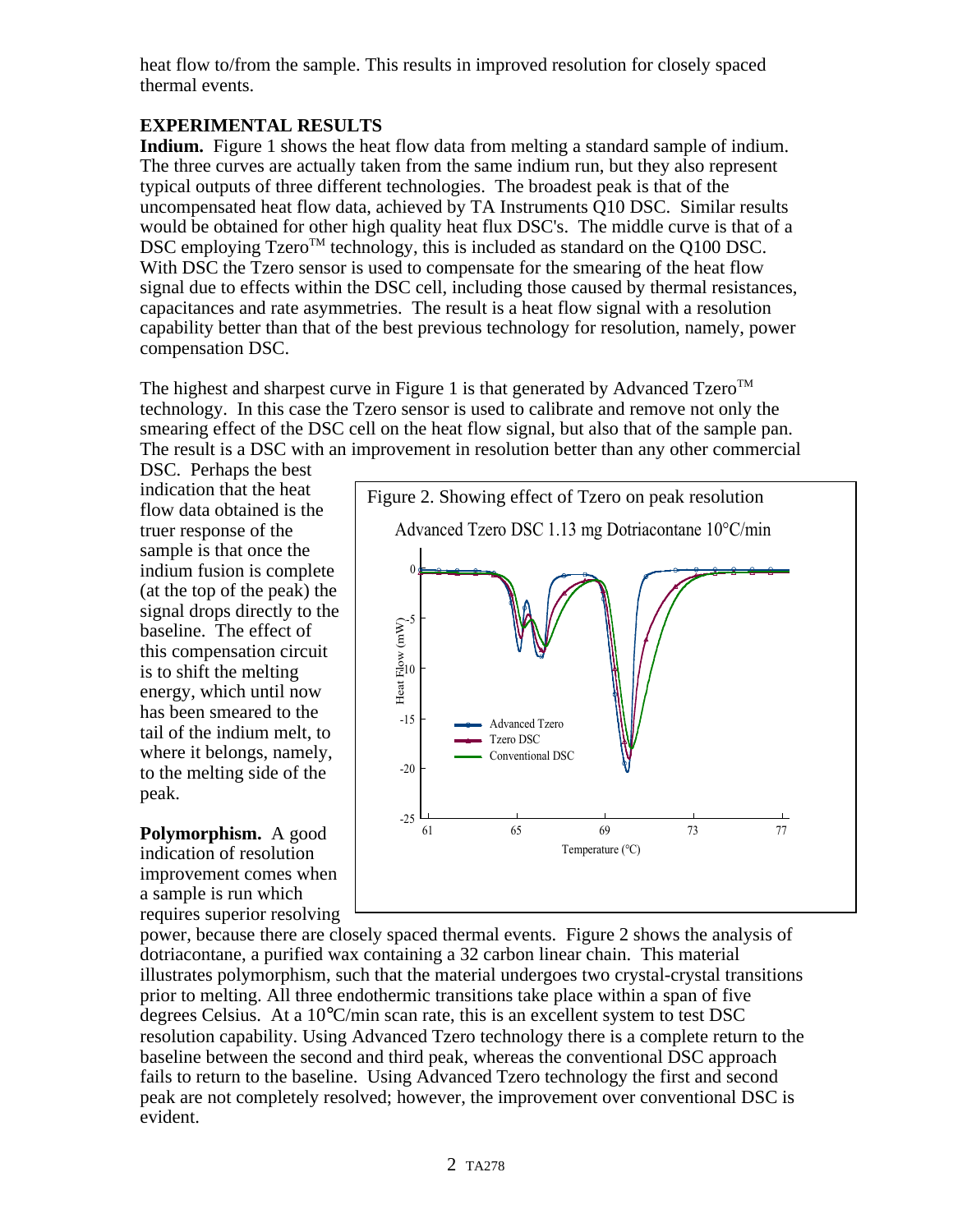While dotriacontane may seem to be only of academic interest, it is typical of systems having a long aliphatic hydrocarbon chain and which often show polymorphism with a separation of only a few degrees Celsius. Even phospholipid membranes show this type of thermal behavior. Moreover, the study of polymorphism in the pharmaceutical and food industry benefits from high-resolution analysis.

**Purity and Kinetics.** Other applications that benefit from superior resolution include purity determination and kinetics. In these techniques the results are calculated by fitting the peak partial areas to a parametric equation. In the calculation of purity or kinetics parameters, the peak is divided up into twenty or more temperature intervals, and the corresponding areas are fitted to an equation. When a DSC is capable of high resolution each area represents the actual fraction of the total area over a specific, narrow, temperature range. When a DSC smears the data (as all DSC's do to a greater or lesser extent) then each area is contaminated by a contribution from its neighboring areas. As the peak is rising, this biases the data one way, and when it is falling it biases the data in the other. As a result of the improved resolution that is now possible utilizing  $Tzero^{TM}$ Technology it should be possible to obtain more accurate kinetics and purity analyses.

**Quantifying Resolution.** Because of the importance of resolution, the Dutch Thermal Analysis Society devised a test (5) to compare the major DSC instruments under identical conditions running 4, 4 azoxyanisol (See Figure 3.). The sample is a liquid crystalline material, which melts into an ordered liquid state. (The absolute return to the peak baseline is not expected, as there is a Cp shift between the solid and the ordered liquid state.) Continued heating melts the ordered structure of the liquid. The resolution index was defined as the peak height of the second peak divided by the valley height between the peaks. While the published results of this interlaboratory test preceded the development of  $Tzero^{TM}$  technology it has been possible to obtain identical samples and run them under identical conditions. The index results (0.13 for the Q100 DSC, and 0.08 for Q1000) indicate that Tzero technology matches power compensation, and Advanced Tzero technology improves on this by almost a factor of two.

**Tips for improved resolution.** In the absence of a Q Series DSC, here are a few tips to help achieve better resolution. Use a thermally conductive, low mass sample pan; use a small sample, in good contact with the bottom of the pan, (pre-melt it, if possible); make sure the bottom of the sample pan is flat after crimping or sealing; use a slow heating rate and purge with helium gas (Note: purging with helium is not required with the Q Series DSC to improve resolution. All above data are taken using a nitrogen purge.)